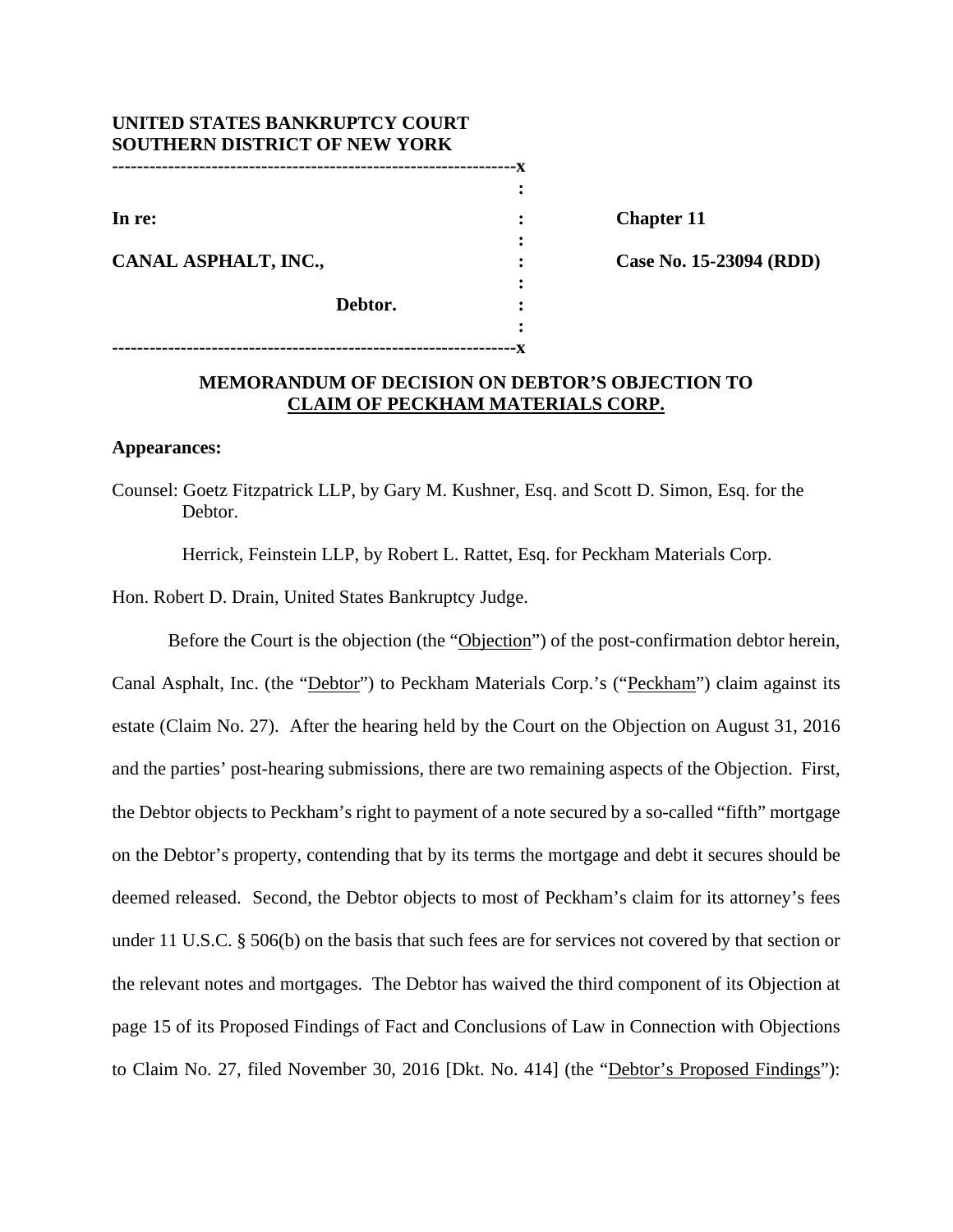"[T]he Debtor has withdrawn its objection to the allowance or payment of pre- and post-petition default interest on the ground that . . . Claim No. 27 indicated on an attached chart that default interest was a 'penalty;' and (b) default interest was only payable on and after the date that [the creditor] actually accelerated the debt."

Based on the record and for the reasons set forth below, the Court holds that (1) Peckham has a claim under the note covered by the "fifth" mortgage but that such claim is unsecured, the "fifth" mortgage by its terms being deemed released, and (2) Peckham's claim for its attorney's fees is substantially reduced to the amount properly allowable under 11 U.S.C. § 506(b) and the relevant agreements.

### **Jurisdiction**

Pursuant to 28 U.S.C. §§ 157(a) - (b) and 1334(b), the Court has jurisdiction over the Objection, which is a core proceeding under 28 U.S.C.  $\S$  157(b)(2)(B) that the Court may decide by a final order under *Stern v. Marshall*, 564 U.S. 462, 497 (2011). The Court's jurisdiction to decide claim objections was reserved in the Debtor's chapter 11 plan and paragraph I of the Court's order, dated May 10 2016, confirming the plan, and, because determination of the Objection is necessary to establish distributions under the plan, the dispute has a close nexus to the plan. Thus, the Court retains post-confirmation jurisdiction over the Objection. *Cohen v. CDR Creances, S.A.S.* (*In re Euro-American Lodging Corp.*), 549 Fed. Appx 52, 54 (2d Cir. 2014); *Ace Am. Ins. Co. v. DPH Hldgs. Corp.* (*In re DPH Hldgs. Corp.*), 448 Fed. Appx 134, 137 (2d Cir. 2011); *SP Special Opportunities, LLC v. LightSquared, Inc.* (*In re LightSquared, Inc.*), 539 B.R. 232, 240- 42 (S.D.N.Y. 2015).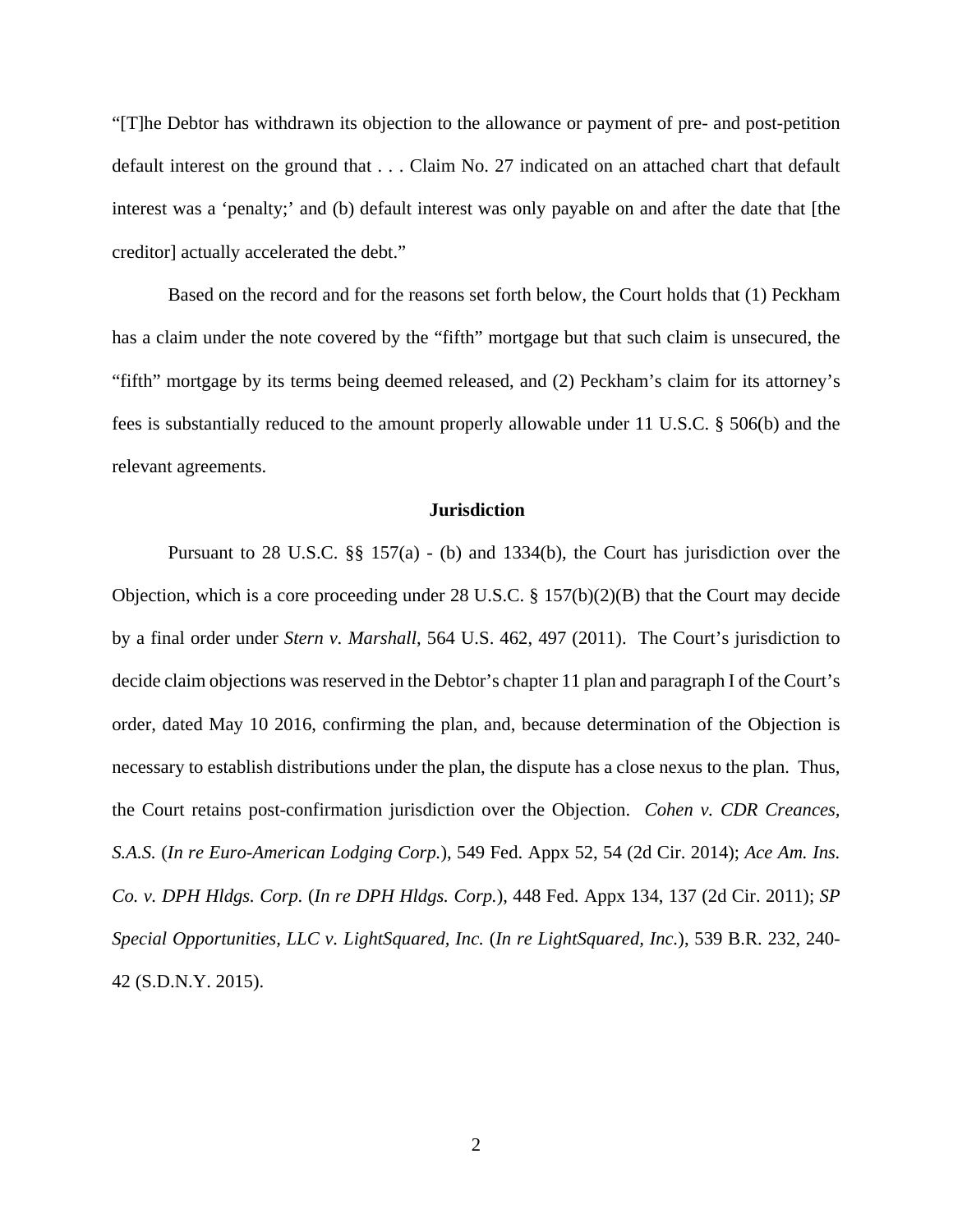#### **Facts**

The Debtor began its chapter 11 case on July 31, 2015. It operated an asphalt plant in Mount Vernon, New York, but early in the case it decided to sell its assets. Although the originally intended private sale fell through, the Debtor pursued a public auction sale,1 which occurred, and thereafter the Debtor confirmed a chapter 11 plan that provides for the distribution of the sale proceeds to holders of allowed claims.

Signature Bank ("Signature") timely filed a secured claim in this case in the amount of "at least \$5,990,642.13" (Claim No. 27 on the claims register), asserting in Schedule A to Claim No. 27 a "second," "third" and "fifth" mortgage securing related mortgage notes. (The parties have so dubbed the three mortgages notwithstanding that before the start of the chapter 11 case the first and fourth mortgages were satisfied, leaving Signature in fact with first, second and third mortgages. Debtor's Proposed Findings, at ¶¶ 32, 40.) Exhibit F to Claim No. 27 lists the loan balances under each of the mortgage notes and, for the period after April 1, 2015, the date of the declared default on the notes (see Exhibit E to Claim No. 27, Signature's June 18, 2015 acceleration notice), interest thereon at an "11% penalty rate."2 The proof of claim also asserts a right to accrued legal fees as well as accruing, postpetition legal fees and postpetition interest, to be determined under 11 U.S.C. § 506(b).

At the start of this case, Peckham was not a creditor of the Debtor; instead, it was a competitor with the goal of acquiring the Debtor for the lowest price possible or, perhaps, seeing the Debtor simply cease business. Transcript of August 27, 2015 hearing [Dkt. No. 87], at 16, 25.

<sup>1</sup> The Debtor simultaneously pursued a standalone reorganization plan, in the event that there were no acceptable bids for its assets.

<sup>2</sup> It is clear from the mortgage notes -- and Peckham has acknowledged -- that to the extent one is entitled to 11% postdefault interest thereunder, such interest accrues from April 11, 2015 (following expiration of the cure period under paragraph 3(a) of the respective mortgage notes), not April 1, 2015, the default date. See Peckham's Findings of Fact and Conclusions of Law with Respect to Debtor's Objection to Claim No. 27, filed November 11, 2016 [Dkt. No. 409] ("Peckham's Proposed Findings"), at 6.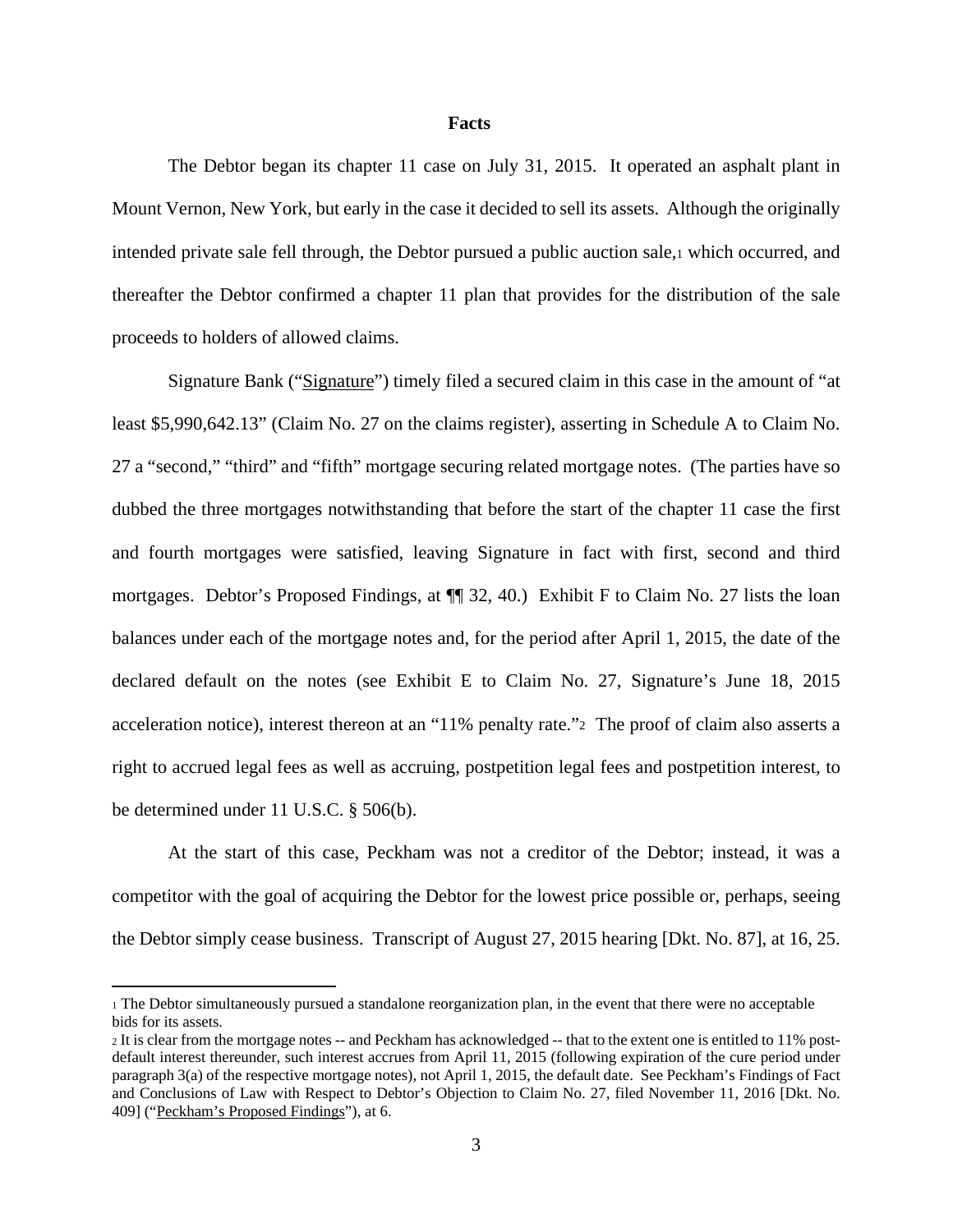To obtain standing in the case, Peckham originally purchased a small unsecured claim, but this did not carry much weight with parties in interest or the Court. Id., at 25, 35-6, 75. By October 29, 2015, however, Peckham bought Signature's Claim No. 27, filing a notice of the transfer under Fed. R. Bankr. P. 3001 [Dkt. No. 109]. Thereafter, Peckham consistently sought to acquire the Debtor either through a chapter 11 plan or a sale process in which it could credit bid this secured claim under 11 U.S.C. § 363(k). See, e.g., Dkt. Nos. 122, 144, and 171, in which Peckham asserted its position at ¶¶ 10, 11 and 31, 4 and 7(b), and 7 and 13-17, respectively. The following colloquy between the Court and Peckham's counsel at the hearing on the Objection encapsulates this point:

The Court: I know that Peckham's main focus on the case was on the sale.

Mr. Rattet: That's correct, Your Honor.

Transcript of August 31, 2016 hearing on the Objection [Dkt. No. 394] ("Aug. 31 Tr."), at 42-43.3

On February 9, 2016, the Court entered an amended order authorizing an auction process and bid procedures (the "Sale Procedures Order") for the disposition of the Debtor's asphalt plant and substantially all the Debtor's other assets. [Dkt. No. 180]. Under  $\P$  5(b) of the Notice of Auction and Sale Procedures approved by the Sale Procedures Order, Peckham had the right to credit bid in the secured amount of \$5,990,642.13, representing the fixed amount of Claim No. 27. However, the Sale Procedures Order also gave the Debtor the right to object to any claim asserted by Peckham (as well as gave Peckham the right to assert additional claims for allowance or distribution purposes and to seek an order of the Court permitting it to credit bid the amount of its claim as of the date of the auction). Id.

There was competitive bidding at the April 18, 2016 auction, which ended with a high bid from Peckham of \$12,750,000. The Court approved that bid by order entered May 10, 2016 [Dkt.

<sup>3</sup> See also id., at 42: Mr. Rattet: "[A]ll that Peckham wanted from the inception of this case was an open and notorious field and option."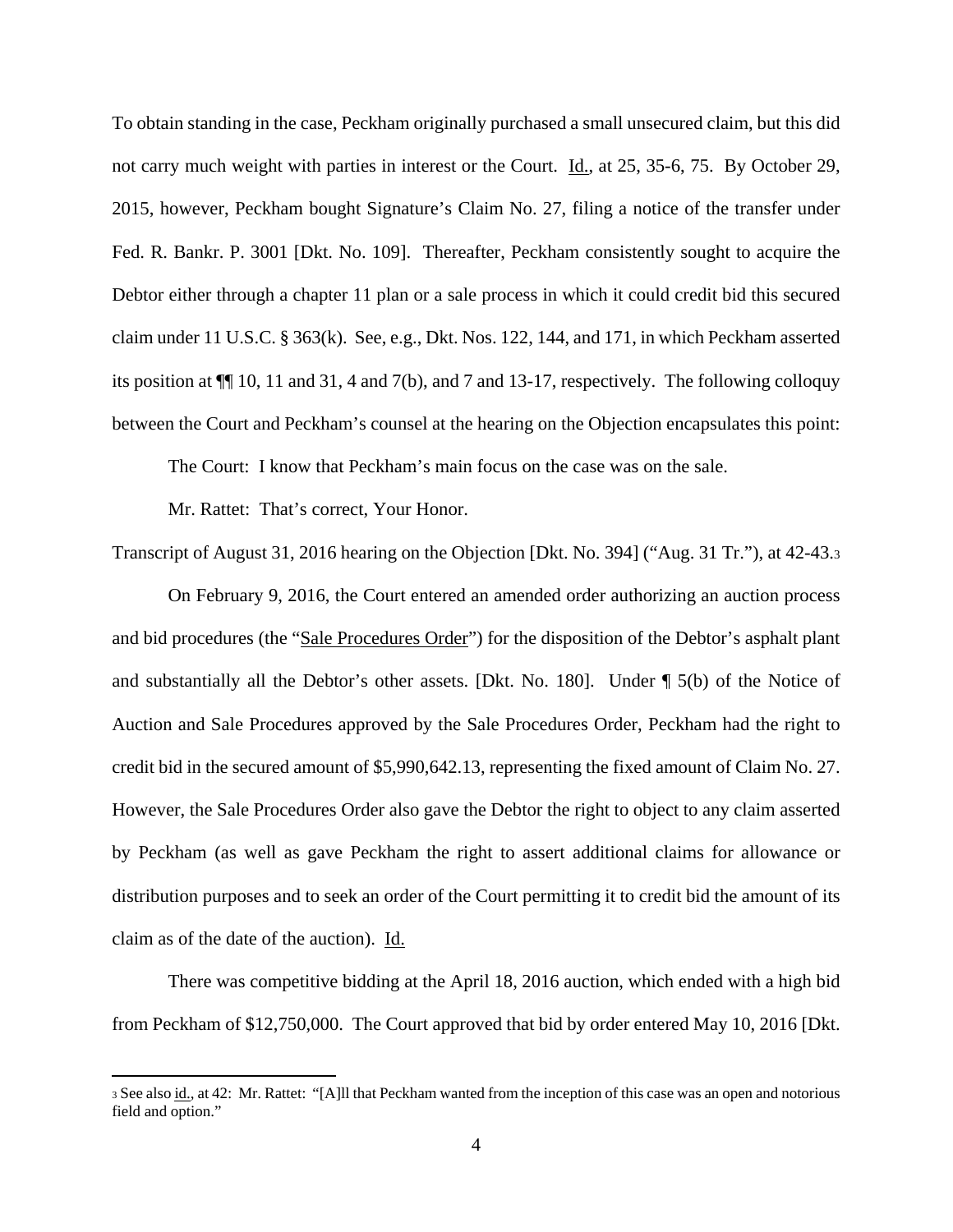No. 305], and it was incorporated in the Debtor's chapter 11 plan. The Debtor and Peckham closed the sale on June 10, 2016. Debtor's Proposed Findings, at ¶ 48.

### **Discussion**

#### I. The "Fifth" Mortgage Dispute

Claim No. 27 asserts a secured claim based on the "fifth" mortgage executed by Signature and the Debtor on June 30, 2008, which secured the Debtor's obligations under a related mortgage note of the same date in the principal amount of \$250,000. Both of these documents are attached as Exhibit C to Claim No. 27. In its response to the Objection, Peckham asserted that this portion of its secured claim comprises the unpaid \$250,000 principal amount, plus the accrued interest set forth in Exhibit F to Claim No. 27, plus additional accrued and accruing postpetition interest. Response of Peckham Materials Corp to Debtor's Objection, dated August 24, 2016 [Dkt. No. 374] ("Response"), at ¶¶ 11-12. Also, Peckham asserted a secured claim for \$130,000 of its postpetition attorney's fees,4 although it has not allocated those fees among the three Signature mortgages and mortgage notes that it purchased. Id., at ¶ 4. The Debtor acknowledges the validity and perfection of the "fifth" mortgages but contends that by its plain terms it nevertheless should be deemed released.

The Debtor bases this argument on ¶ 55 of the "fifth" mortgage, which states:

The purpose of this Mortgage is to secure the payment of a commitment fee to the Mortgagee in the amount of \$250,000, which has been earned by the Mortgagee on the date hereof and is due and payable in accordance with the Note on the occurrence of a default hereunder. **However, upon the payment in full of each of the Second Mortgage, the Third Mortgage and the Fourth Mortgage** 

<sup>4</sup> As discussed below, it has reduced that claim to \$65,000.

<sup>5</sup> Interim Stipulation and Consent Order Authorizing the Debtor to Use Cash Collateral Order, dated August 17, 2015 [Dkt. No. 49], at ¶ (B)(1)and 25; Debtor's Proposed Findings, at ¶ 40. (In explaining the context of the "fifth" mortgage, the Debtor suggested that the transaction was not supported by reasonably equivalent value or fair consideration, but accepts that even if it had not waived the right to challenge the transaction in the Cash Collateral Order, the time to seek to avoid the transfer has passed. Aug. 31 Tr., at 13-14.)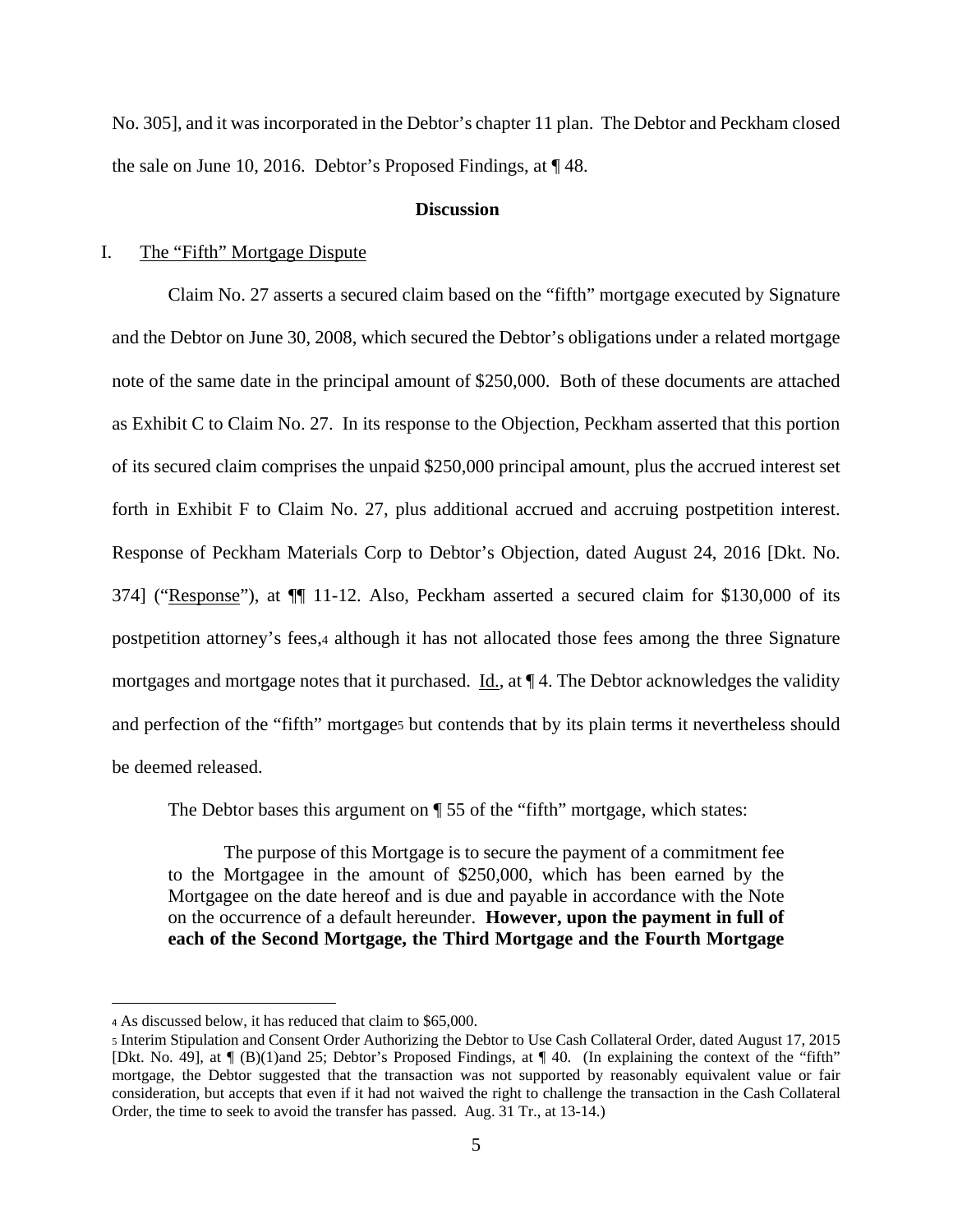# **on or before the scheduled maturity date, this Mortgage shall be released by the Mortgagee without payment of principal and interest.**

(Emphasis added.)

 The Debtor's "fourth" mortgage with Signature was satisfied on a timely basis prepetition, in June 2012. Debtor's Proposed Findings, at ¶ 32. Moreover, Peckham's winning bid at the bankruptcy auction was sufficient to satisfy the "second" and "third" mortgages by credit bid on the sale's closing date, June 16, 2016, well in advance of the July 1, 2018 scheduled maturity dates under the corresponding mortgage notes. See page 2 of the respective mortgage notes secured by the "second" and "third" mortgages, copies of which are attached as Exhibits A and B respectively to Claim No. 27, for the notes' "Maturity Dates." Thus, the Debtor argues, under ¶ 55 of the "fifth" mortgage that mortgage must be "released by [Peckham] without payment of principal and interest," the "second" through "fourth" mortgages having been paid in full before their "scheduled" maturity dates.

 Peckham contended, to the contrary, that because it accelerated the mortgage notes covered by the "second" and "third" mortgages on June 18, 2015, those notes and mortgages were deemed matured as a matter of law on that date. Response, at ¶¶ 14-16; Aug. 31 Tr., at 35. Because that mortgage debt was paid after acceleration, Peckham argued that ¶ 55's release provision was never triggered. Id.

However, the plain language of ¶ 55 of the "fifth" mortgage employs the term "scheduled" maturity date, which clearly means the maturity date prescribed by the parties in effect when the "fifth" mortgage and related mortgage note were agreed, not a deemed maturity arising upon Signature's later acceleration of the debt. That the parties understood the difference between the terms "maturity" and "acceleration" is evidenced by their use of the former term in addition to "acceleration," in ¶ 4 of the "fifth" mortgage: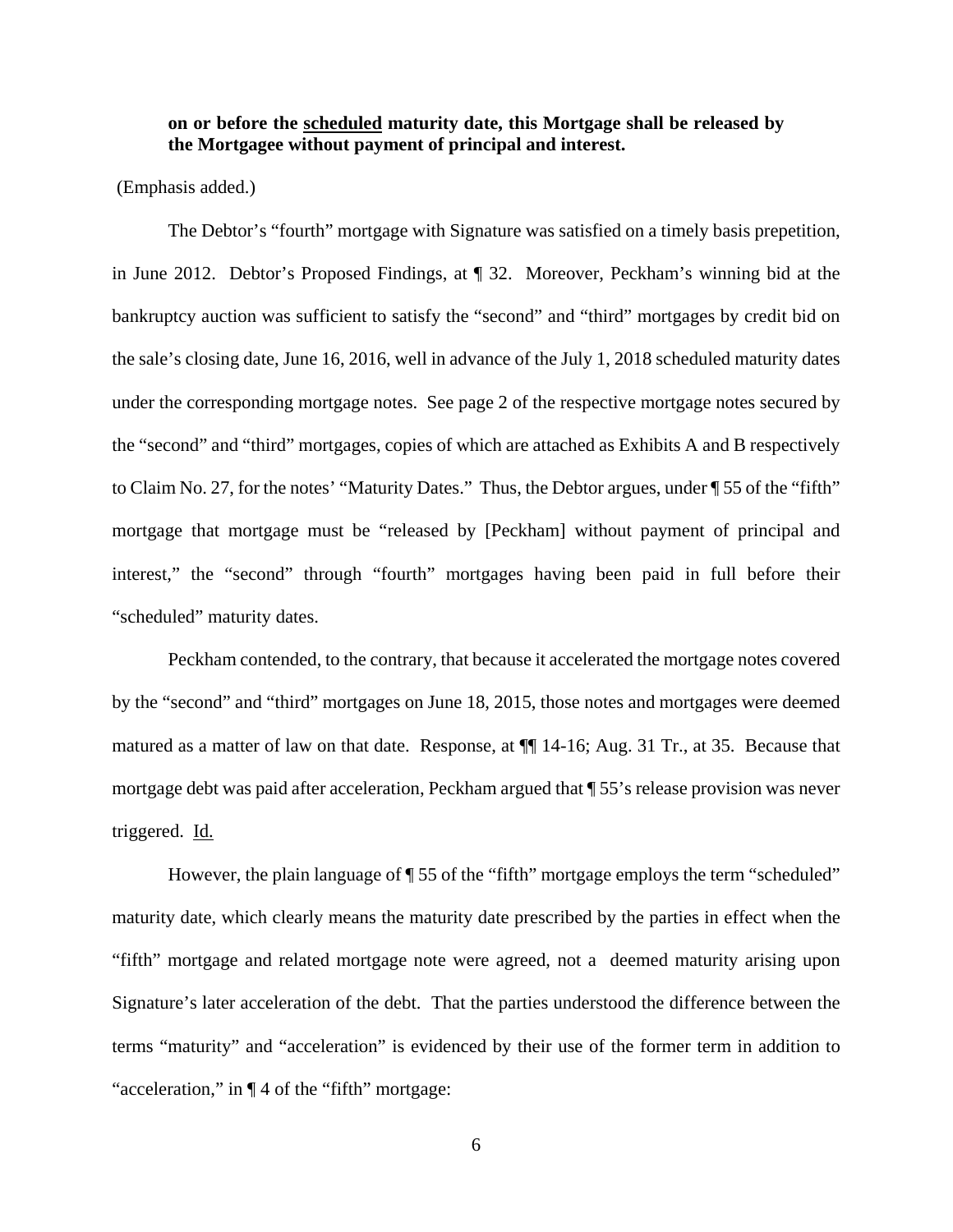Upon a default under this Mortgage, or if the principal sum secured by this Mortgage shall not be paid at its maturity, or on its acceleration pursuant to Paragraph 20 or any other provision hereof, interest thereon shall thereafter be computed and paid at the Delinquency Rate.

Under New York law, which governs this dispute between New York parties under a mortgage on New York real property entered into and performed in New York, the Court must enforce the parties' intentions, and those intentions are governed by the plain and unambiguous terms of their contract. *J. D'Addario & Co., Inc. v. Embassy Indus., Inc.*, 20 N.Y.3d 113, 118 (2012); *Greenfield v. Philles Records, Inc.*, 98 N.Y.2d 562, 569 (2002). Here, those terms speak for themselves in ¶ 55 of the "fifth" mortgage. Moreover, under New York law, contractual provisions are to be construed in context, disfavoring interpretations that render material terms superfluous, as would Peckham's conflation of "scheduled maturity" in ¶ 55 with "maturity" and "acceleration" in ¶ 4, quoted above. *Lawyer's Fund for Client Protection of State of N.Y. v. Bank Leumi Trust Co.*, 94 N.Y. 2d 398, 404 (2000); *Int'l Multifoods Corp. v. Commercial Union Ins. Co.*, 309 F.3d 76, 86 (2d Cir. 2002).6 Because the "second," "third" and "fourth" mortgage notes were paid before their scheduled maturities, therefore, ¶ 55 of the "fifth" mortgage has, in fact, been triggered, requiring under its plain terms the release of that mortgage "without payment of principal or interest."

This was the only argument Peckham raised on the "fifth" mortgage issue in its Response or at the August 31, 2016 hearing. Accordingly, from the bench the Court granted that portion of the Objection. Aug. 31 Tr., at 36-38. The parties were instructed not to submit an order on the "fifth" mortgage issue, however, because other aspects of the Objection pertaining to default

<sup>6</sup> Although it did not need to do so given the legal principles noted above, the Debtor also provided a factual context for its argument: because the "fifth" mortgage and related note were agreed only as a fee for assenting to a workout of the prior Signature debt, it was logical for the fee to be waived if that debt was prepaid before the original term,. Aug. 31 Tr., at 14.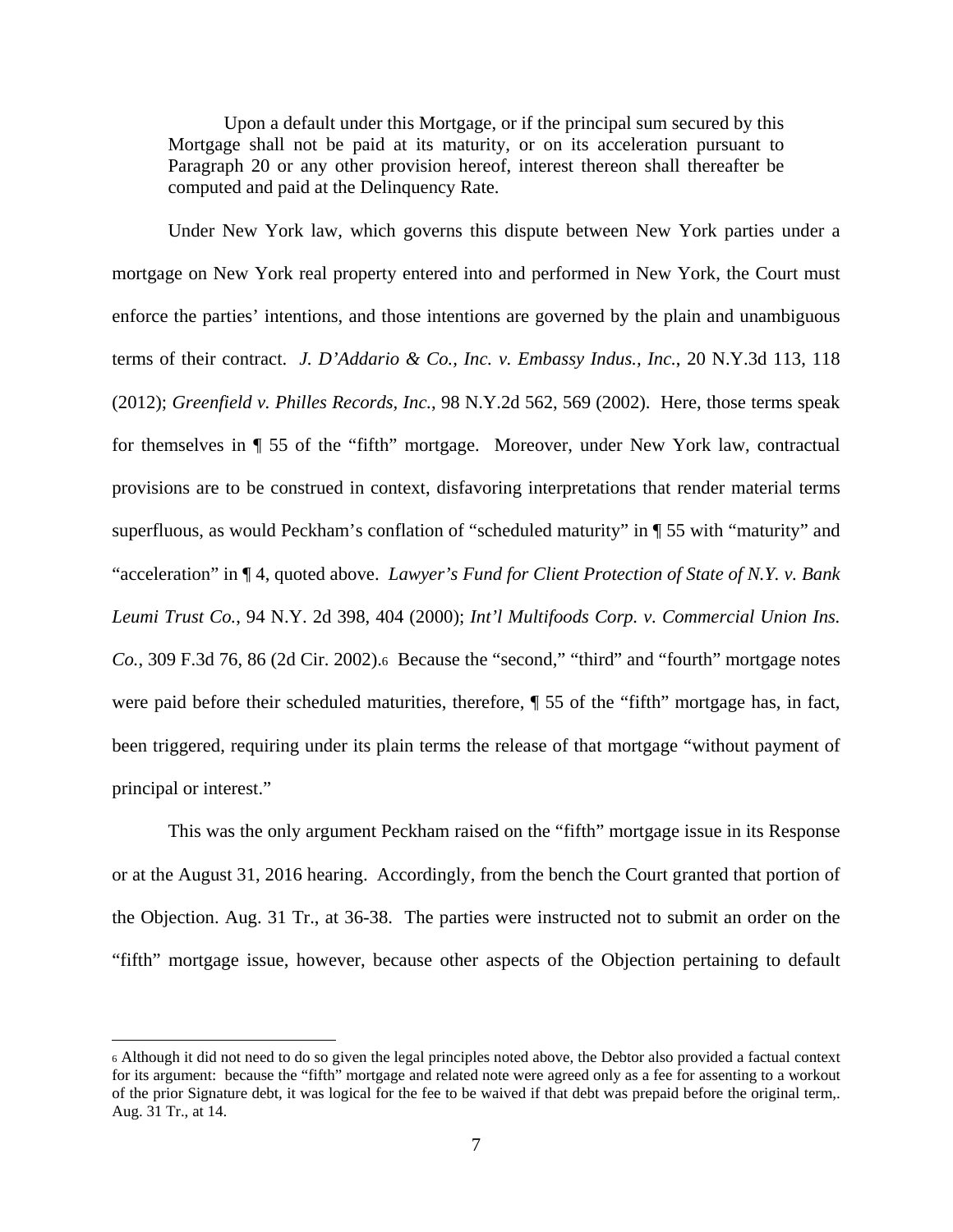interest and attorney's fees required further submissions and evidence, id., at 51-52, and the Court wanted one order to cover the entire Objection. Id., at 53.

Then, on October 4, 2016, Peckham filed a document which it captioned a "sur-reply" [Dkt. No. 397], although it is fair to say that, after the August 31, 2016 hearing and the Court's bench ruling, no one would have expected more submissions on the "fifth" mortgage issue except on appeal or under Fed. R. Bankr. P. 9023 or 9024, incorporating Fed. R. Civ. P. 59 and 60. In its "sur-reply" Peckham referred to ¶ 8 of the mortgage note secured by the "fifth" mortgage, arguing, for the first time, that it limited the release of the fifth mortgage and the obligation to pay principal and interest under ¶ 55 of that agreement to situations where no event of default had occurred under the note. Paragraph 8 of the note states,

No principal or interest on this Note shall be due or payable in the event the Second Mortgage (as defined in the Mortgage), the Third Mortgage (as defined in the Mortgage) and the Fourth Mortgage (as defined in the Mortgage) are each paid in full on or prior to the scheduled maturity date of such loans, **and no event of default shall have occurred and be continuing immediately prior to such payment in full. The foregoing shall not be construed as a waiver of the payment of all principal and interest in the case of an Event of Default hereunder.** 

(Emphasis added.)

The Debtor responded by contending that it was too late for Peckham to make this argument. [Dkt. No. 400]. However, a court's oral ruling can be modified at a later date. *See In re Rebeor*, 89 B.R. 314, 320 (Bankr. N.D.N.Y. 1988) (stating that "[t]he Court's oral ruling on March 15, 1988 converting Debtor's Chapter 13 case to a Chapter 7 "as of today" was not operative on utterance."). Moreover, "the Second Circuit has made it abundantly clear that a district court has discretion to consider a belatedly-raised argument." *Am. Hotel Int'l Grp. Inc. v. OneBeacon Ins. Co*., 611 F. Supp. 2d 373, 375 (S.D.N.Y. 2009), *citing Ruggiero v. Warner-Lambert Co*., 424 F.3d 249 (2d Cir. 2005). Exercise of that discretion is warranted when a party has an opportunity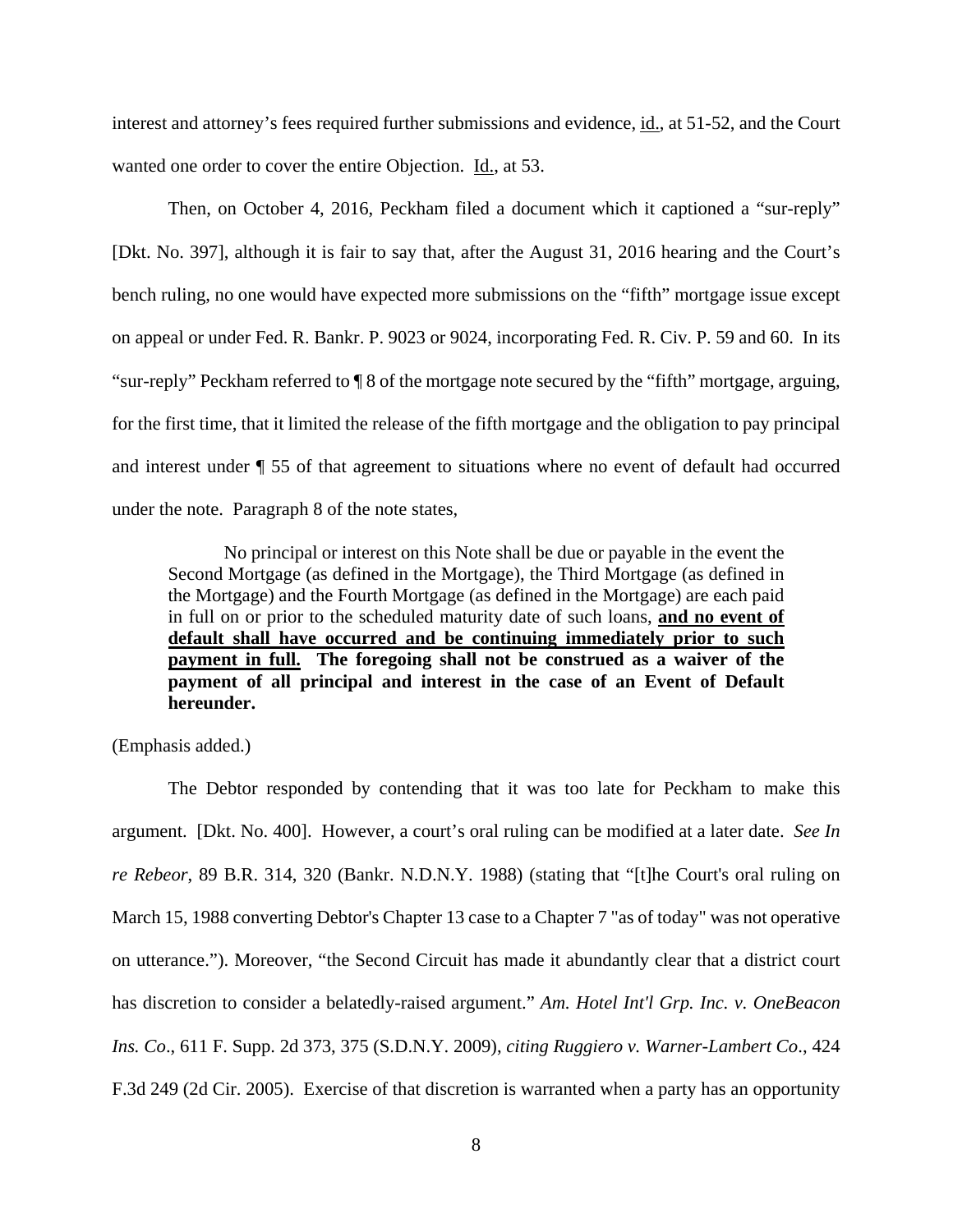to respond to its opponent's new argument, *see Sacchi v. Verizon Online LLC*, No. 14-CV-423 (RA), 2015 U.S. Dist. LEXIS 48971, at \*1-2 n.1 (S.D.N.Y. Apr. 14, 2015) (plaintiff may raise an issue for the first time in reply brief because the opposing party had the opportunity to respond), or where the record shows that the opposing party was or should have been aware of the issue. *Cifarelli v. Vill. of Babylon*, 93 F.3d 47, 53 (2d Cir. 1996).

Here, the Debtor would not be unduly prejudiced by the Court's consideration of Peckham's new, post-hearing argument. The Court gave the Debtor the chance to respond to Peckham's sur-reply, which the Debtor did before the Court decided the rest of the Objection. Also, although Peckham did not refer to ¶ 8 of the "fifth" mortgage note in its Response or at the hearing, the note was in the record as an attachment to Claim No. 27, and there is no suggestion that its construction requires re-opening the record to take evidence. Without relying on a party's sur-reply, a court can rely on the evidence that is already part of the record for its final decision. *Goldstein v. Laurent*, 2011 U.S. Dist. LEXIS 89121, at \*24-25 n.5 (S.D.N.Y. Aug. 2, 2011) (denying summary judgment based "upon a statement included in the record submitted by plaintiffs with their own motion papers and not mentioned in defendant's sur-reply"). Therefore, the Court will consider Peckham's "sur-reply" and the Debtor's response, without imposing any additional burden on Peckham.

Having carefully reviewed both ¶ 55 of the "fifth" mortgage and ¶ 8 of the related mortgage note, the Court revises its bench ruling in part. Those two provisions at first glance might appear to be inconsistent, but they are reconcilable. Paragraph 55 states that if the "second," "third" and "fourth" mortgages are paid in full on or before their scheduled maturity dates, the "fifth" mortgage shall be released by the mortgagee and no principal or interest shall be payable. Paragraph 8 of the "fifth" mortgage note says nothing about the release of the "fifth" mortgage upon the full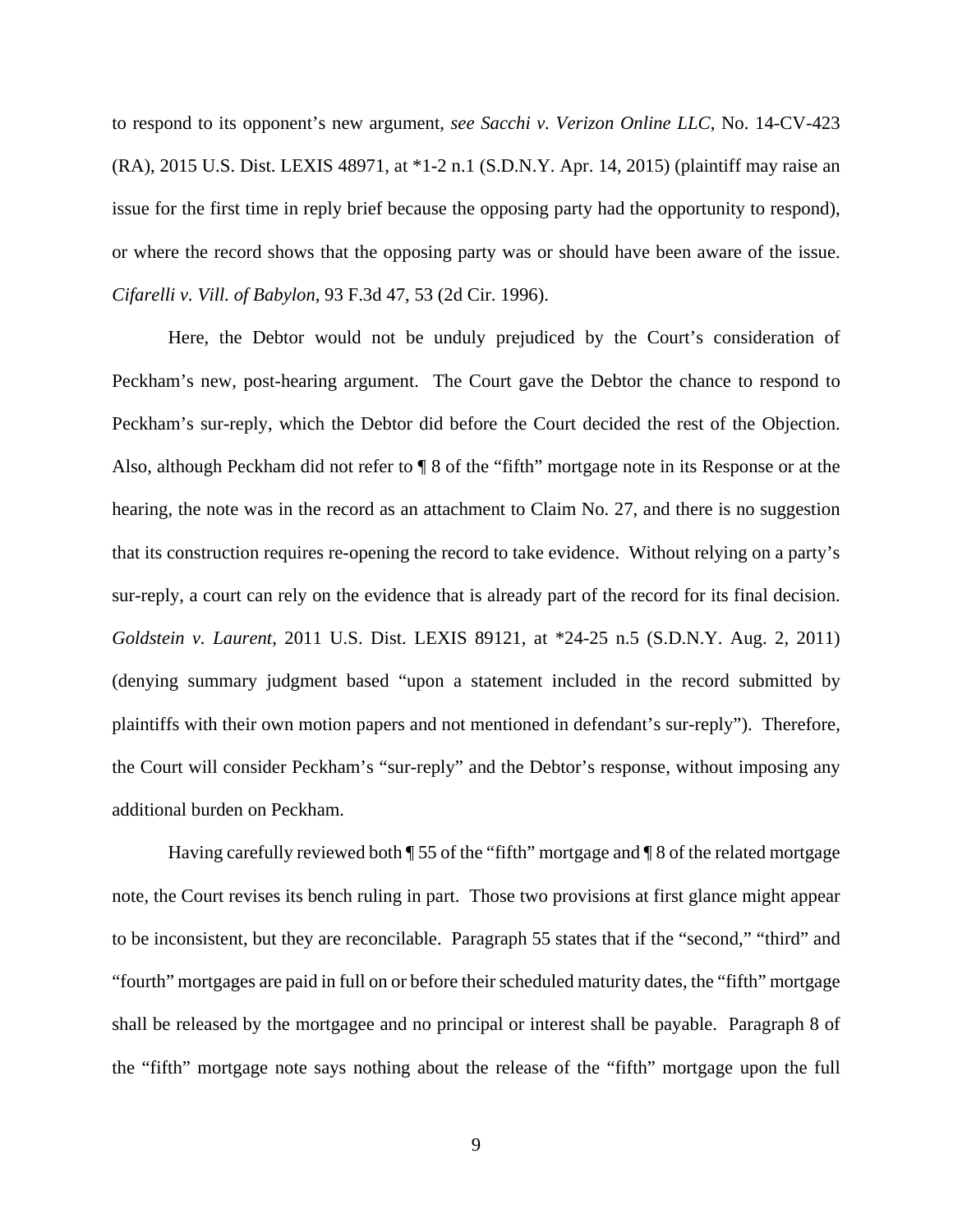payment of the "second," "third" and "fourth" mortgages on or before their scheduled maturity dates, repeats the concept from ¶ 55 that in the event of such payment no principal or interest will be payable, but then adds the proviso that no event of default shall have occurred and be continuing prior to such payment in full. Paragraph 55 of the "fifth" mortgage, then, is the only provision in the mortgage and related mortgage note that addresses the release of the mortgage -- appropriately so, given that "a promissory note and a mortgage given to secure it are separate instruments and are executed for different purposes." *Ankerman v. Mancuso*, 271 Conn. 772, 777, 860 A.2d 244, 247 (2004). A promissory note is a contract for the payment of a debt; a mortgage, on the other hand, is "a conveyance of title to property that is given as security for the payment of a debt . . . ." Id., *citing* Black's Law Dictionary (7th Ed. 1999). A mortgage can be released without the release of the debt it secures. *See Veillette v. Veillette*, No. FA890090247S, 2006 Conn. Super. LEXIS 669, at \*8-9 (Super. Ct. Mar. 1, 2006) (disagreeing with defendant's argument "that a release of the mortgage releases the underlying debt").

Under New York law "where there is an inconsistency between a specific provision and a general provision of a contract, the specific provision controls."7 *Morales Elec. Contr., Inc. v. Siemens Bldg. Techs., Inc*., No. 09-CV-2743 (ADS)(ETB), 2012 U.S. Dist. LEXIS 43258, at \*35 (E.D.N.Y. Mar. 28, 2012), *quoting Aguirre v. City of N.Y*., 214 A.D.2d 692, 693, 625 N.Y.S.2d 597, 598 (App. Div. 1995). Moreover, "it is a fundamental rule of contract construction that specific terms and exact terms are given greater weight than general language." *Aramony v. United Way of Am*., 254 F.3d 403, 413 (2d Cir. 2001), *citing* Restatement (Second) of Contracts § 203(c) (1981). "Even where there is no 'true conflict' between two provisions, specific words will limit the meaning of the general words if it appears from the whole agreement that the parties' purpose

<sup>7</sup> Here, of course, the "fifth" mortgage and related note are separate agreements, but they refer to each other and are closely integrated. The note could conceivably modify the mortgage if the parties so provided, and vice versa.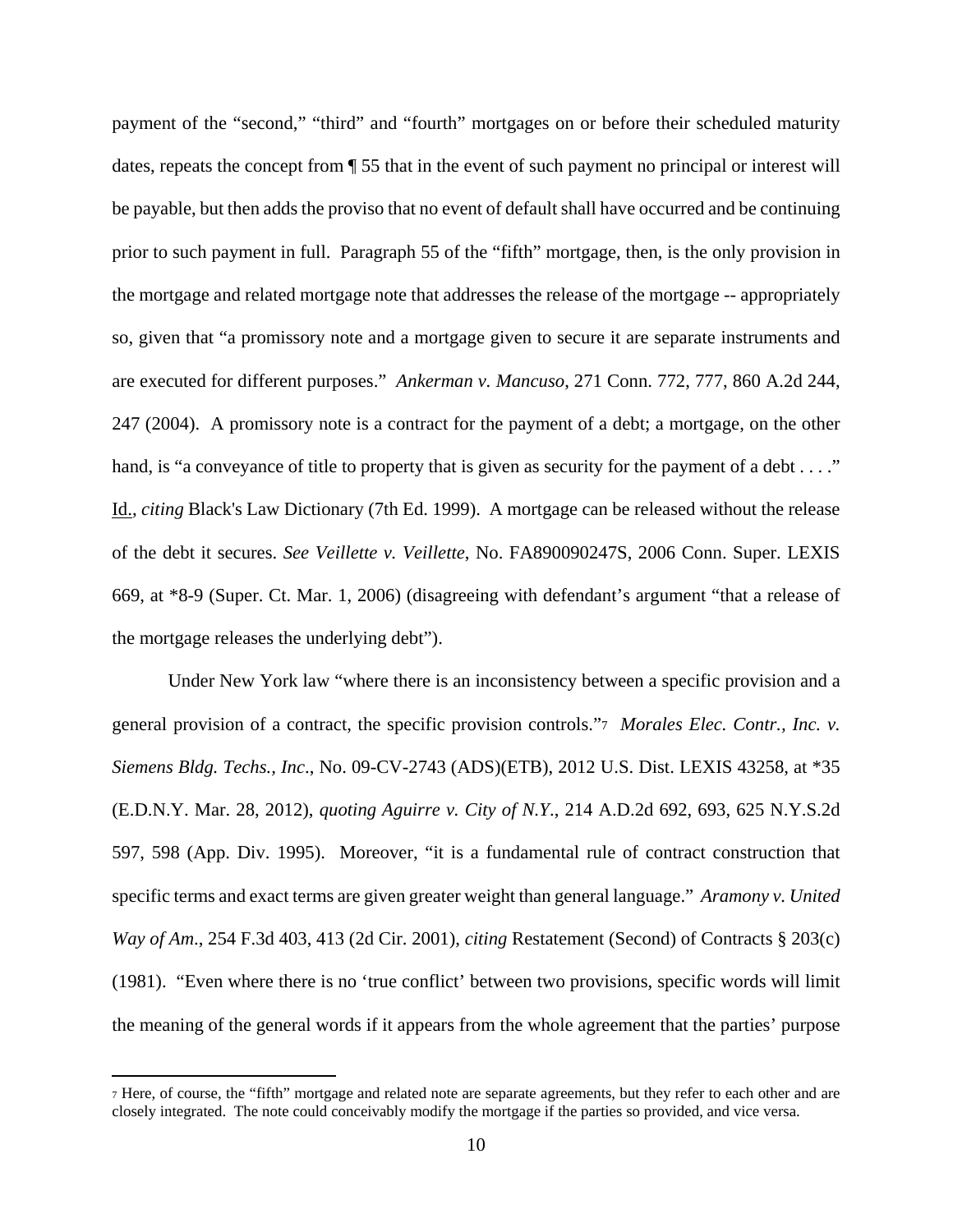was directed solely toward the matter to which the specific words or clause relate." Id., 254 F.3d at 414, *citing* 11 Richard A. Lord, Williston on Contracts § 32:10, at 449 (4th ed. 1999).

Applying these principles, ¶ 55 of the "fifth" mortgage requires that, upon the payment of the "second," "third" and "fourth" mortgages before their scheduled maturity dates, the "fifth" mortgage be released. There is no contrary provision, let alone a more specific provision, elsewhere in the parties' agreements, including in the "fifth" mortgage note. On the other hand, the more specific provision, or proviso in  $\P$  8 of the "fifth" mortgage note requires that, notwithstanding  $\P$  55's phrase "without principal or interest," principal and interest shall remain payable under the note if the senior mortgages are prepaid after the occurrence of an event of default under the note. Accordingly, the Objection is granted to the extent that Peckham shall not have a secured claim under the "fifth" mortgage, which is deemed released under ¶ 55 of that agreement. However, Peckham shall have an allowed unsecured claim for principal and prepetition interest as provided under ¶ 8 of the "fifth" mortgage note, that note having been in default before the payment of the "second," "third" and "fourth" mortgages.8

### II. The Attorney's Fees Dispute

Peckham originally asserted a secured claim for \$130,0009 of its postpetition attorney's fees under Claim No. 27's reservation of the right to assert a claim for accruing, postpetition attorney's fees. Peckham's Response, at ¶ 12. The invoices for those fees, with time records, are attached as Exhibit D to Peckham's Response. After the August 31, 2016 hearing on the Objection, Peckham reduced that claim to \$65,000. Peckham's Proposed Findings, at 3. It did not, however, identify the portions of the invoices, and corresponding time records, for which it was still seeking

<sup>8</sup> Because this portion of Peckham's claim is unsecured, pursuant to 11 U.S.C. § 502(b)(2) Claim No. 27 cannot include unmatured (i.e. postpetition) interest under the "fifth" mortgage note. This portion of Claim No. 27 will instead be governed by the provisions of the Debtor's chapter 11 plan pertaining to allowed unsecured claims.

<sup>9</sup> The actual amount is \$133,997.75, which Peckham rounded down.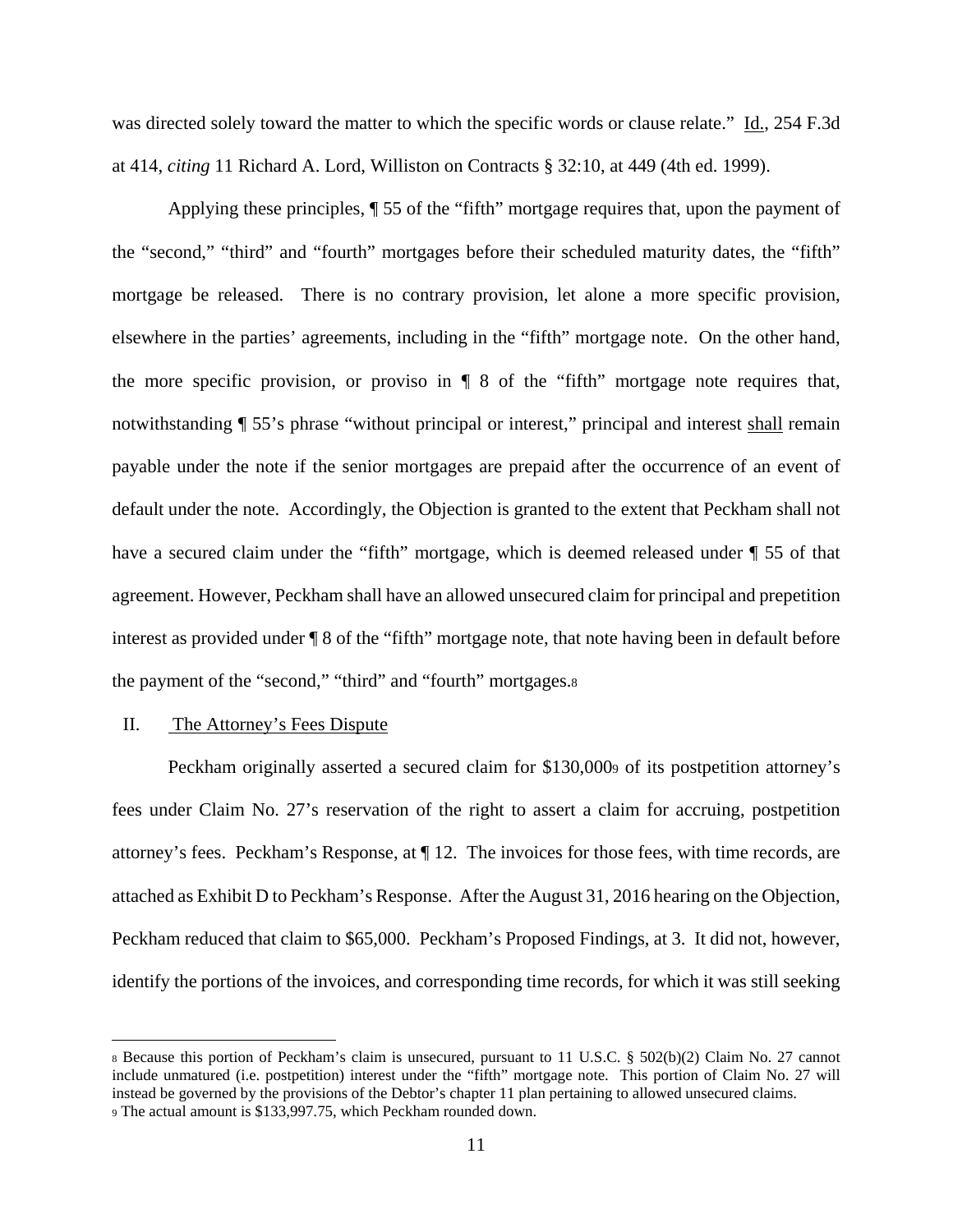to be paid, in essence leaving it up to the Court to find which entries warrant allowance. The Debtor, on the other hand, objects to allowance of all but \$13,000 of Peckham's claimed attorney's fees. Debtor's Proposed Findings at 18.

 Peckham's right to an allowed secured claim for its attorney's fees is governed by both a specific provision of the Bankruptcy Code and the applicable terms of the loan documents supporting Claim No. 27. 11 U.S.C. § 506(b) states in relevant part, "[t]o the extent that an allowed secured claim is secured by property the value of which . . . is greater than the amount of such claim, there shall be allowed to the holder of such claim . . . any reasonable fees, costs, or charges provided for under the agreement . . . under which such claim arose." *See also United States v. Ron Pair Enters*., 489 U.S. 235, 240, 109 S. Ct. 1026, 1029 (1989); *In re Wonder Corp. of Am*., 72 B.R. 580, 588-89 (Bankr. D. Conn. 1987). Section 506(b) therefore requires that, to be allowed as part of a secured claim, the claimant's fees must be reasonable (a term that, as discussed below, has acquired a significant bankruptcy gloss), the fees must be provided in the parties' agreement under which the claim arose and lawful under applicable non-bankruptcy law, and the value of the collateral to be applied to the fees must exceed the amount of the claimed principal and prepetition interest.10

<sup>10</sup> With respect to the last requirement, Peckham's claim under the "fifth" mortgage note has been found to be unsecured. Thus, Peckham does not have a secured claim for fees relating to the "fifth" mortgage note. It could have an unsecured claim for such fees if they were provided for under the "fifth" mortgage note and if such fees were not barred by principles of bankruptcy law that might provide an independent basis for disallowing such a claim other than the mere fact that attorney's fees are specifically addressed only in 11 U.S.C. § 506(b). *Ogle v. Fid. & Deposit Co.*, 586 F.3d 143, 146 (2d Cir. 2009), *cert. denied*, 559 U.S. 1092 (2010). On the other hand, Peckham has not identified any fees attributable to the "fifth" mortgage note, and, as discussed below, even if it had done so it has not established a right to such fees under the note or, in the context of this case, that it is reasonable for the Debtor's estate to pay them. Accordingly, the Court disallows any claim to attorney's fees that might be attributable to work performed in connection with the "fifth" mortgage note. At a minimum, then, Peckham's claim for \$65,000 of attorney's fees should be reduced by the ratio of the amount of its claim under the "fifth" mortgage note to the amount of its claims under the other mortgage notes.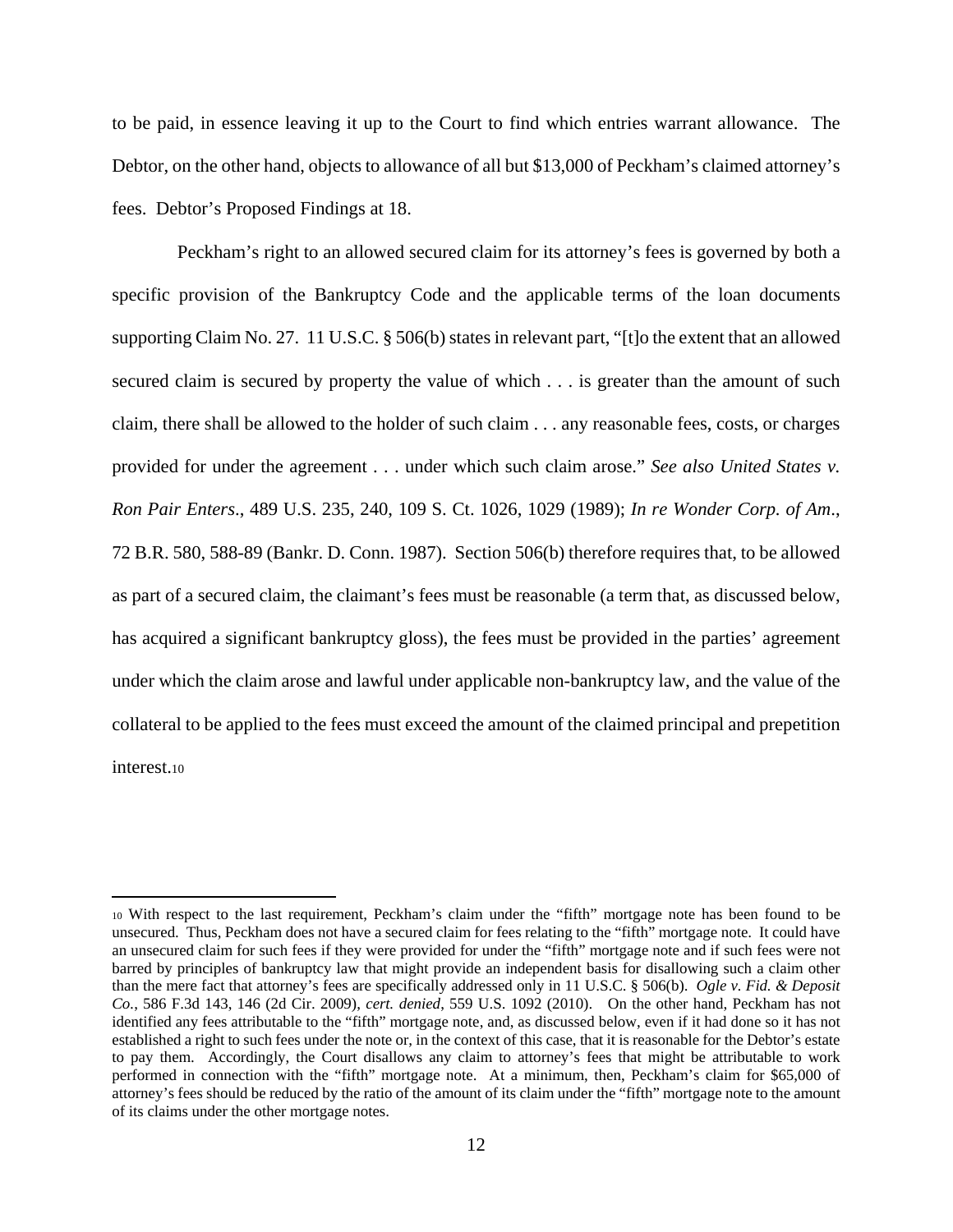The claimant has the burden to establish that its fees are allowable under section 506(b), including that they are reasonable in the context of the case and the claimant's position therein. *In re Dig. Prods. Corp*., 215 B.R. 478, 482 (Bankr. S.D. Fla. 1997) (stating that "[t]he fees must be cost justified by the economics of the situation and necessary to preserve the creditor's interest in light of the legal issues involved"); *In re Country Squire Assocs. of Carle Place, L.P*., Case No. 94-14377, Chapter 11, 1998 Bankr. LEXIS 1909, at \*41-42 (Bankr. N.D.N.Y. Sep. 30, 1998); *see also T-Bone Rest. LLC v. Gen. Elec. Capital Corp.* (*In re Glazier Grp., Inc.*), Case Nos. 10-16099, 12-1878 (ALG), 2013 Bankr. LEXIS 1795, at \*7-9 (Bankr. S.D.N.Y. May 2, 2013), *citing*, among other cases, *In re Amherst Orthopedic Assocs., P.C.*, 355 B.R. 420 (Bankr. W.D.N.Y. 2006); and *In re Nicfur-Cruz Realty Corp.*, 50 B.R. 162 (Bankr. S.D.N.Y. 1985).

To satisfy this burden, the claimant's time entries for services rendered must be specific enough for the court to "make an educated decision as to what the fees actually encompass." *In re Reorganized Lake Diamond Assocs., LLC*, 367 B.R. 858, 869 (Bankr. M.D. Fla. 2007); *In re Country Squire Assocs. of Carle Place, L.P*., 1998 Bankr. LEXIS 1909, at \*42; *In re Danise*, 112 B.R. 492, 495 (Bankr. D. Conn. 1990). One therefore could deny Peckham's attorney's fee claim on this basis alone; while its time entries are specific, it has not identified which of those entries are subsumed within its current \$65,000 request, comprising half of its original claim for which the entries were submitted. The Court should not be asked to, in effect, serve as Peckham's advocate to find the entries that meet section 506(b)'s requirements. *In re Country Squire Assocs. of Carle Place, L.P.*, 1998 Bankr. LEXIS 1909, at \*42-43 (denying section 506(b) request where claimant submitted its entire bill, including time for work clearly not covered by that section, and asked to Court to sort through it).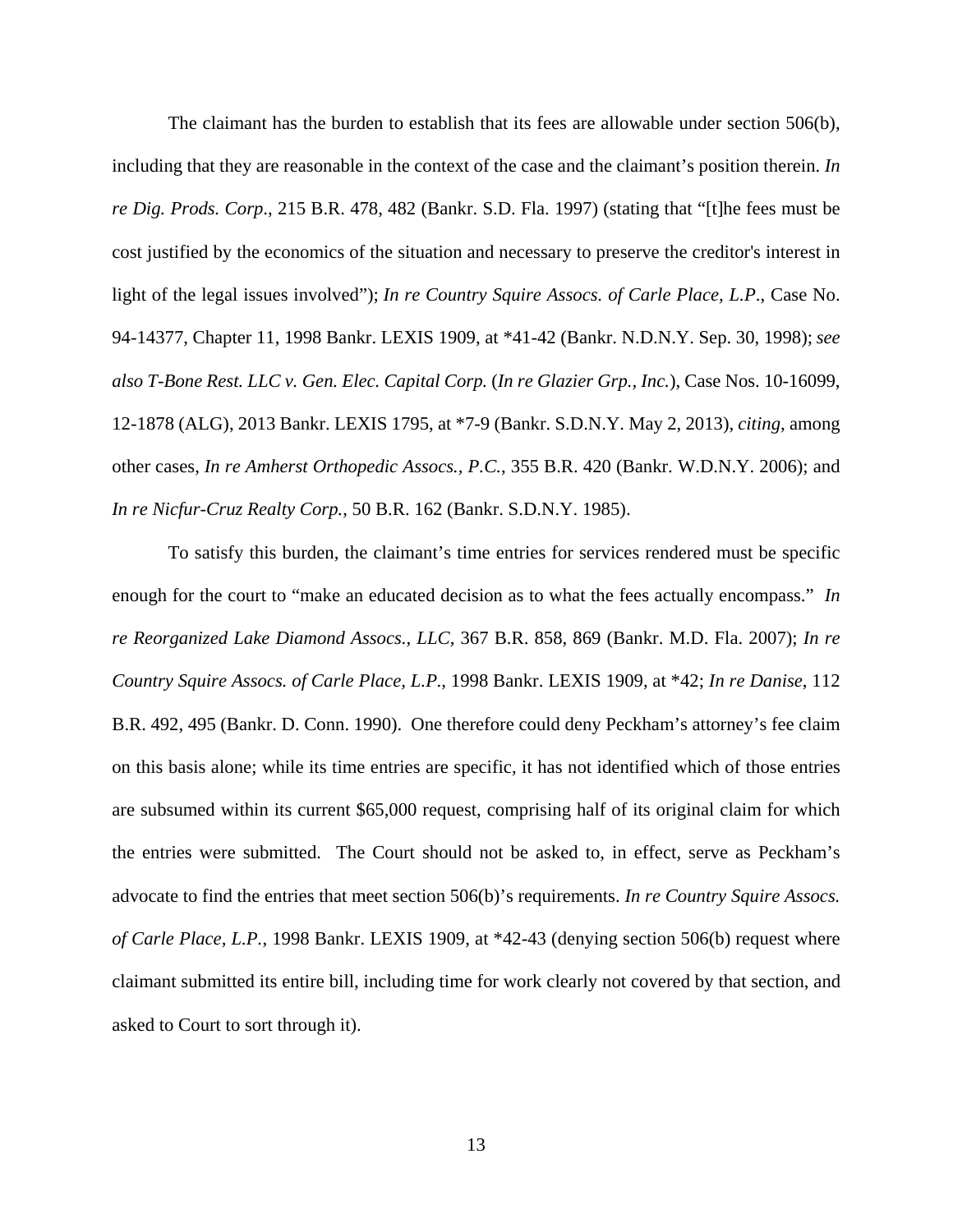There are more reasons worth specifying than that, however, for granting this portion of the Objection.

Within section 506(b)'s construct, bankruptcy courts have broad discretion to determine the allowance of attorney's fees*. In re Mills*, 77 B.R. 413, 419 (Bankr. S.D.N.Y. 1987), including, as discussed above, the power to review the reasonableness of such fees in the context of the case and the claimant's position in it. *Id*.; *see also In re Wonder Corp. of Am.*, 72 B.R. at 588-89. A court has discretion to disallow fees and costs under section 506(b) of the Bankruptcy Code if it determines that "services were not reasonably necessary or where action is taken because of an attorney's excessive caution or overzealous advocacy." *In re Danise*, 112 B.R. at 495, *citing In re Wonder Corp. of Am.*, 72 B.R. at 591; *see also In re Glazier Grp., Inc.*, 2013 Bankr. LEXIS 1795, at \*9-10:

[T]he reasonableness of counsel's activities in representing a secured creditor may depend on the extent to which the creditor's secured position is jeopardized. Where a creditor is oversecured, the size of a creditor's equity cushion is an underlying factor in the reasonableness determination. When there is only minimal risk, circumstances will generally require that counsel respond only to issues of material concern.

(Internal citations and quotations omitted.)11

Moreover, "[a] secured creditor is not entitled to compensation for its attorneys' fees for every action it takes by claiming that its rights have been affected." *In re Dig. Prods. Corp*., 215 B.R. at 482 (Bankr. S.D. Fla. 1997), *citing In re Huhn*, 145 B.R. 872, 876 (W.D. Mich. 1992). Time billed for services not related to protecting the claimant's secured position is not allowed. *In re Country Squire Assocs. of Carle Place, L.P.*, 1998 Bankr. LEXIS 1909, at \*42. "[T]he services employed [have] to be necessary to protect [creditor's interest] in the debtor's property." *In re* 

<sup>11 &</sup>quot;In determining reasonableness and necessity, the court applies its own knowledge, experience and expertise. . . ." *In re Evans*, 2013 Bankr. LEXIS 3453, at \*10 (Bankr. D. Utah, Aug. 23, 2013).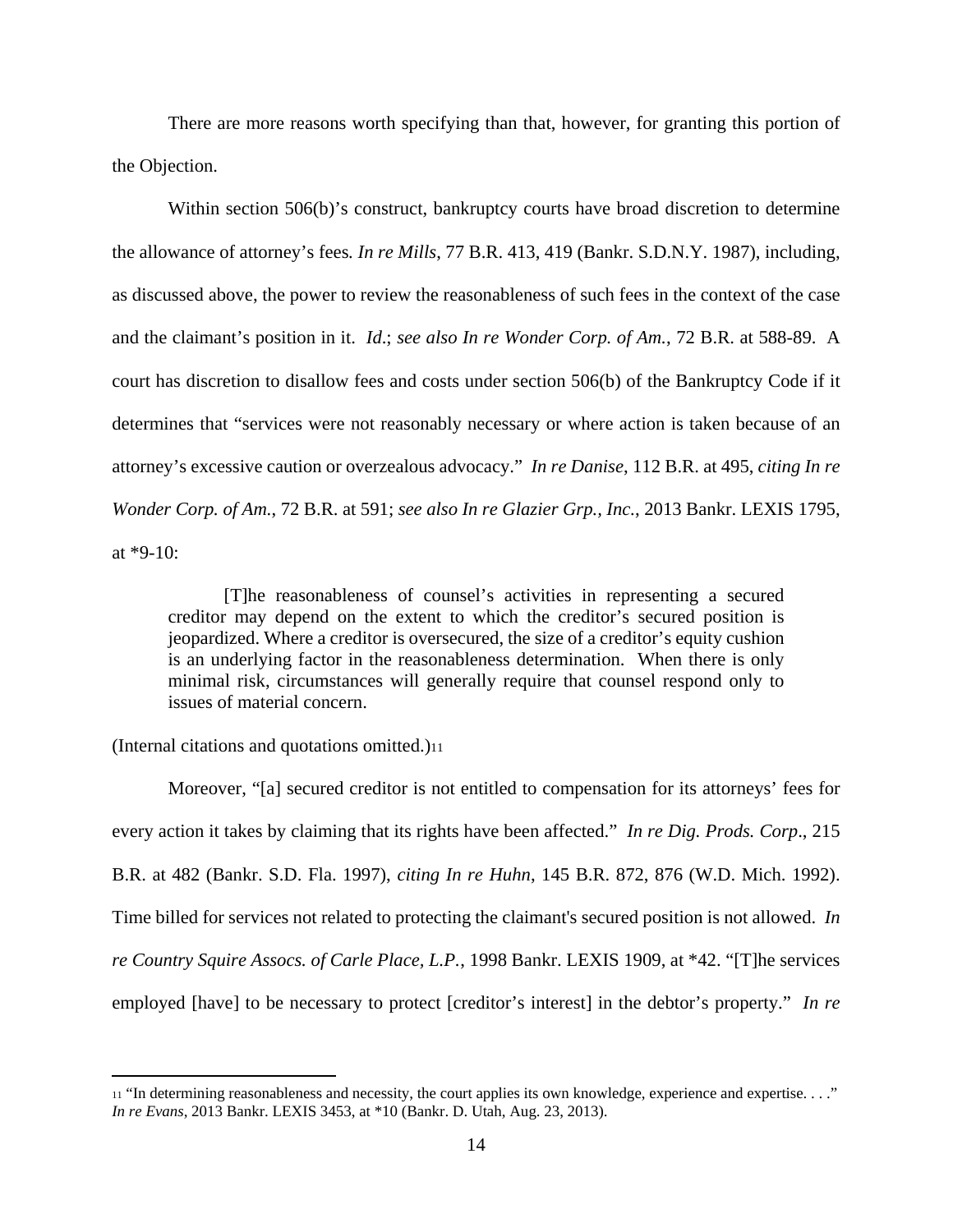*Salisbury*, 58 B.R. 635, 640 (Bankr. D. Conn. 1985). A secured creditor can recover only attorneys' fees which are incurred to achieve "the objective of payment," *In re Cont'l Vending Mach. Corp*., 543 F.2d 986, 994 (2d Cir. 1976), or "reasonably necessary to enforce [a] debtor's obligations to collect the amount remaining due pursuant to those obligations." *In re Glazier Grp., Inc.*, 2013 Bankr. LEXIS 1795, at \*9-10.

Thus, where it is clear that the claimant is requesting fees that a typical secured creditor in its position would not have incurred to protect or recover on its secured claim -- for example, to acquire the collateral -- such fees are not allowable under section 506(b). *See In re Mills*, 77 B.R. at 419 (denying section 506(b) claim for attorneys' fees related to the sale and closing of the debtor's property because the court did not consider the secured creditor's actions "serv[ed] to protect or defend the rights or [upheld] the lien of the [secured creditor]"). *See also In re Reorganized Lake Diamond Assocs., LLC*, 367 B.R. at 869-72, in which the court, citing *Mills*, denied a claim for the fees and costs associated with the attempt to acquire the debtor's property in an auction sale by a secured creditor, who, as here, had bought its claim postpetition for that purpose, because such fees were not "collection costs, and they were not those which a similarly situated creditor might have taken."

A similar gloss applies to whether a secured creditor can recover attorneys' fees for pursuing litigation against a guarantor. If it is clear that the creditor will receive full recovery on its claim, the cost of litigation against a guarantor should not be allowed. *In re Mkt. Ctr. E. Retail Prop., Inc*., 433 B.R. 335, 373-74 (Bankr. D.N.M. 2010).

Section 506(b) of the Bankruptcy Code's reasonableness requirement, therefore, transcends whether the attorney reasonably billed his or her client for the services rendered;12 it

<sup>12</sup> Which, the Court has already observed, is in all likelihood the case here. Aug. 31 Tr. at 53.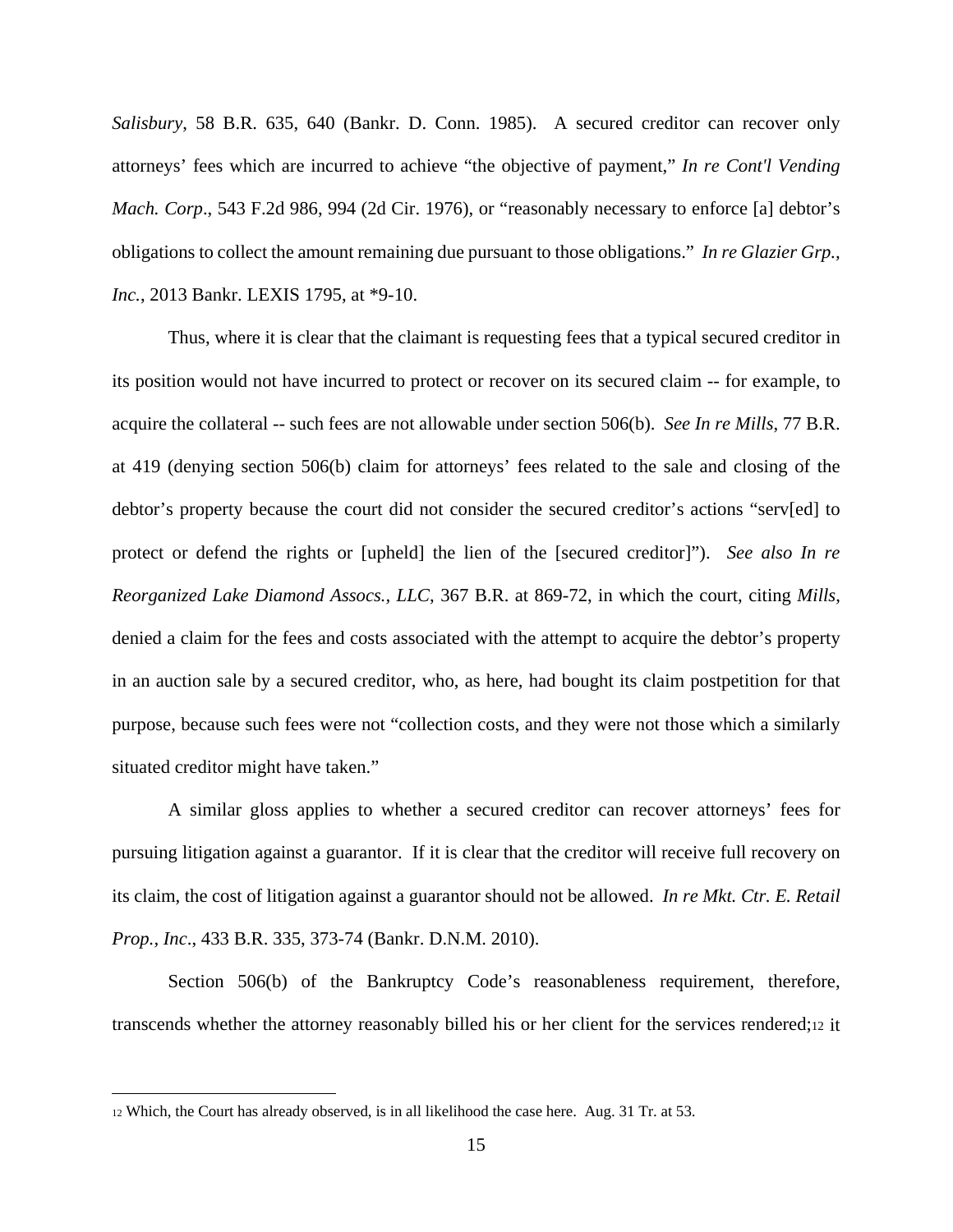ensures also that it also be reasonable for the debtor's estate to pay for such services. If a typical secured creditor in the claimant's position would not have incurred such services, they should not be charged to the estate.

Clearly, Claim No. 27, with the exception of the unsecured portion based on the "fifth" mortgage, is oversecured, satisfying one of the prongs of section 506(b). The amount by which Claim No. 27 was oversecured also undercuts Peckham's attorney's fee claim, however. Under the Sale Procedures Order, Peckham had the right to credit bid in the amount of \$5,990,642.13, and the purchase price for the collateral was \$12,750,000 -- more than a 100 percent equity cushion. Under such circumstances, one seriously questions why Peckham's counsel would need to be so active in the case; Peckham was largely assured of a full recovery and the initial work in the case pertaining to the cash collateral order and filing Claim No. 27 was performed by Signature's counsel, whose claim for \$75,000 of attorney's fees the Objection does not contest. And, indeed, when one examines Peckham's counsel's time records, it soon becomes clear that almost all of the entries relate not to obtaining a full recovery on the claim, or work that counsel would normally undertake to ensure that result, but, rather, (a) acquiring the claim from Signature, (b) pursuing a third-party guaranty by the Debtor's principal in state court, and (c) primarily, implementing Peckham's acquisition strategy, which, as discussed above, was Peckham's main, if not exclusive, focus in this case. (In fact, the first of the legal bills attached as Exhibit D to Peckham's Response is labeled "Acquisition of Canal Asphalt.")

Clearly, one of a secured creditor's remedies under the Bankruptcy Code is to acquire its collateral, which, as here, may include substantially all of the debtor's assets. This can be accomplished through a chapter 11 plan or a sale process, using the credit bid mechanism under 11 U.S.C. § 363(k). At times, therefore, legal fees incurred in obtaining collateral will be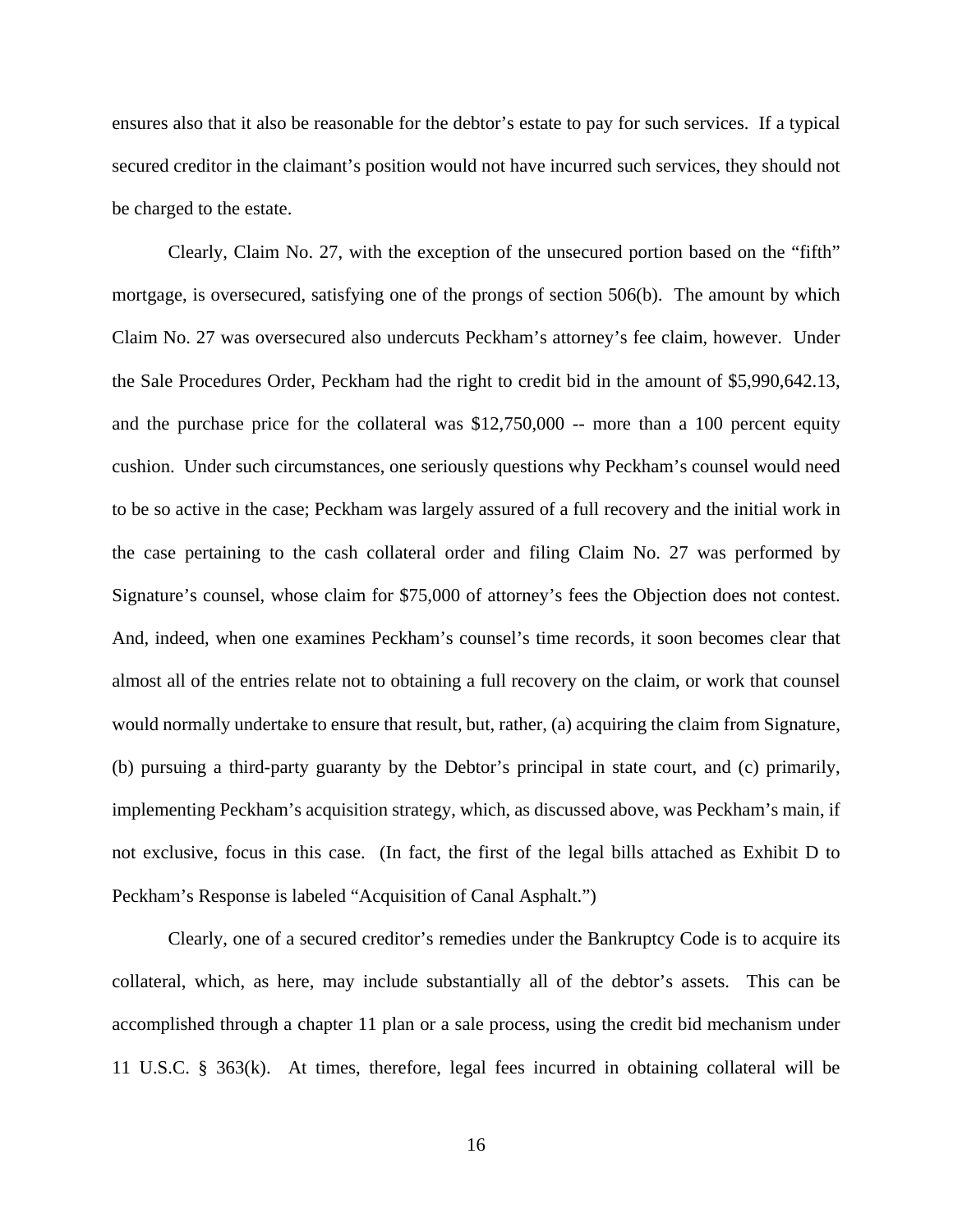reasonable for purposes of section 506(b) of the Bankruptcy Code. For example, the debtor may have sought the secured creditor's cooperation in such an end game; or, alternatively, a debtor's intransigence may force a secured creditor to incur the expense of pursuing such a remedy. Here, however, Peckham bought Claim No. 27 to pursue an acquisition strategy. It was a volunteer in this case, and, for its part, the Debtor had to manage the sale process for the benefit of its estate and creditors to ensure that Peckham did not use its newly acquired claim to acquire the debtor for too little value. Even if Peckham did not act in bad faith in pursuing its goal (and the Court found that Peckham in fact was a good faith purchaser under 11 U.S.C. § 363(m)), it is not reasonable for the Debtor's estate to pay its acquirer's legal fees in implementing such a result. Thus, Peckham's attorney's fees for buying claims against the Debtor or otherwise pursuing and implementing its acquisition strategy should not be allowed under section 506(b) of the Bankruptcy Code.

Peckham's acquisition strategy, coupled with its materially oversecured position in this case also requires that its attorney's fees for pursuing the guaranty claim against the Debtor's principal also be disallowed. It was clear early in Peckham's involvement in this case that such actions were unnecessary; moreover, it is fair to assume that such claims were being pursued to obtain potential negotiating leverage in connection with Peckham's acquisition strategy. Thus, Peckham's claims for such fees also should not be allowed.

Alternatively, although based on the same factual context, almost all of Peckham's presently claimed attorney's fees are not covered by the applicable provisions of the "second" and "third" mortgage documents, which is the third requirement of Bankruptcy Code section 506(b) as well as a condition to the allowance of such fees as part of Peckham's unsecured claims.13

<sup>13</sup> See note 10, infra.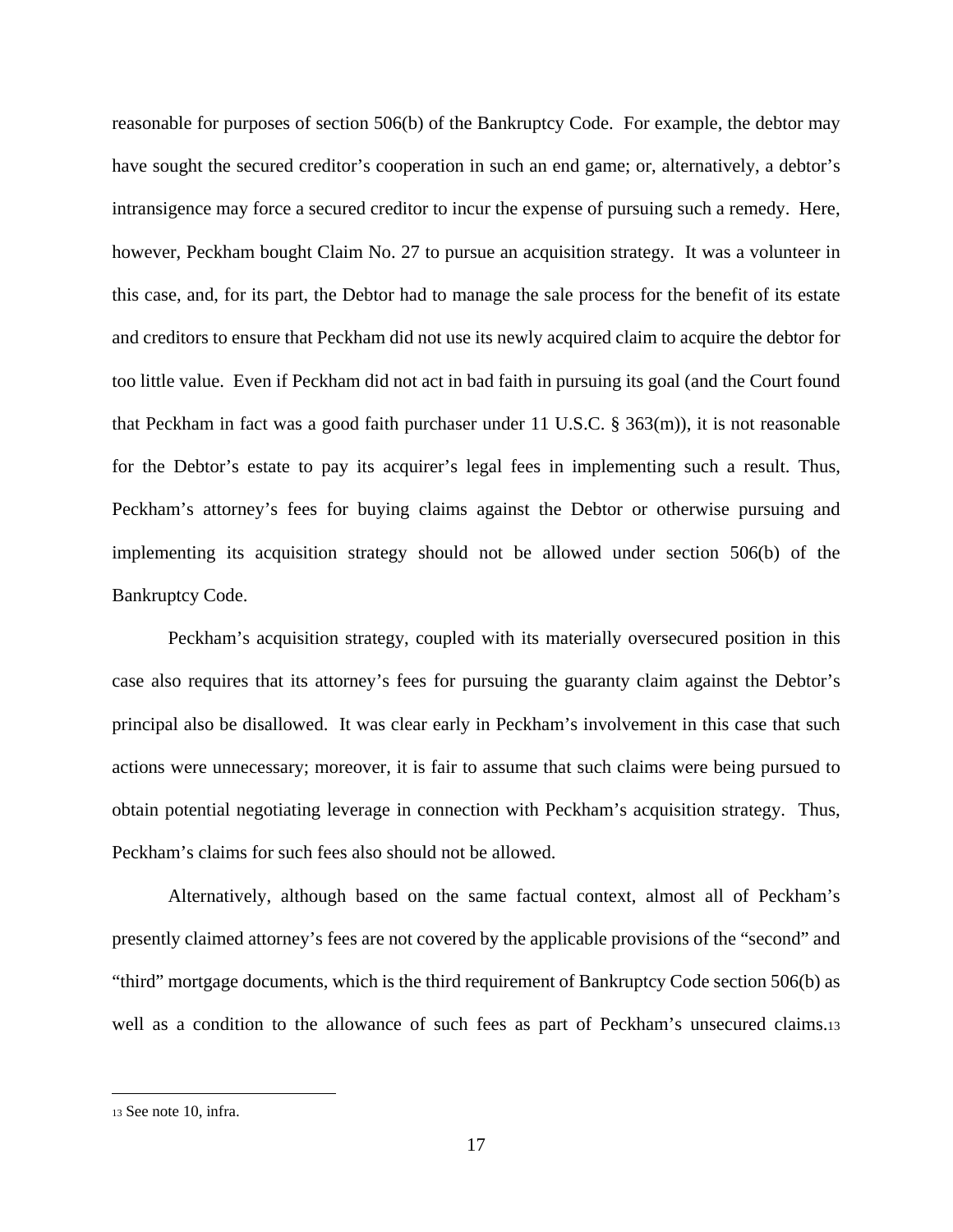Paragraph 5(d) of the "second," "third" (and "fifth") mortgage notes states, "In the event that this Note is placed in the hands of an attorney for collection by reason of any default hereunder, the Borrower agrees to pay reasonable attorney's fees so incurred." Exhibits A, B and C to Claim No. 27.14 Paragraph 11 of the "second," "third" (and "fifth") mortgage provides, in relevant part,

 If any action or proceeding be commenced (including, without limitation, an action to foreclose this Mortgage or to collect the Indebtedness secured hereby) in which the Mortgagee becomes a party or participates, by reason of being the holder of this Mortgage or the Indebtedness secured hereby, all sums paid or incurred by the Mortgagee for the expense of so becoming a party or participating (including reasonable counsel fees) shall, on notice and demand, be paid by the Mortgageor. . . .

Here, as discussed above, Peckham incurred the vast majority of its claimed fees not "for collection" on the debt it acquired, but, rather, to obtain substantially all the Debtor's assets for the lowest possible price. As noted, there was nothing nefarious in this strategy; Peckham played by the rules, with some prodding from the Debtor and the Court. Ultimately there was a fair multiparty auction that all parties supported. However, one cannot say that, when the Debtor and Signature entered into the loan documents, they intended, under the plain language of ¶ 5(d) of the notes and ¶ 11 of the mortgages for those provisions to cover such an acquisition strategy. Nor do those provisions cover actions to collect on third-party guaranties, as the operative paragraphs refer only to actions to collect on the notes or by reason of being the holder of the mortgages or the debt secured thereby.

Therefore, for each of the foregoing independent reasons, that portion of the Objection seeking to reduce Peckham's claim for attorneys' fees to \$13,000 is granted.

<sup>14</sup> Paragraph 5(d) continues, "The Borrower promises to pay all expenses of any nature as soon as incurred, whether in or out of court and whether incurred before or after this Note shall become due at its maturity date or otherwise and costs which the [Lender] may deem necessary or proper in connection with the satisfaction of the indebtedness or the administration, supervision, preservation, protection (including, but not limited to, maintenance of adequate insurance) of or the realization upon the collateral." This second sentence, which does not mention attorney's fees, does not broaden the right to attorney's fees specifically provided for in the preceding sentence, which would be superfluous if the second sentence instead meant to include attorney's fees among the costs covered.